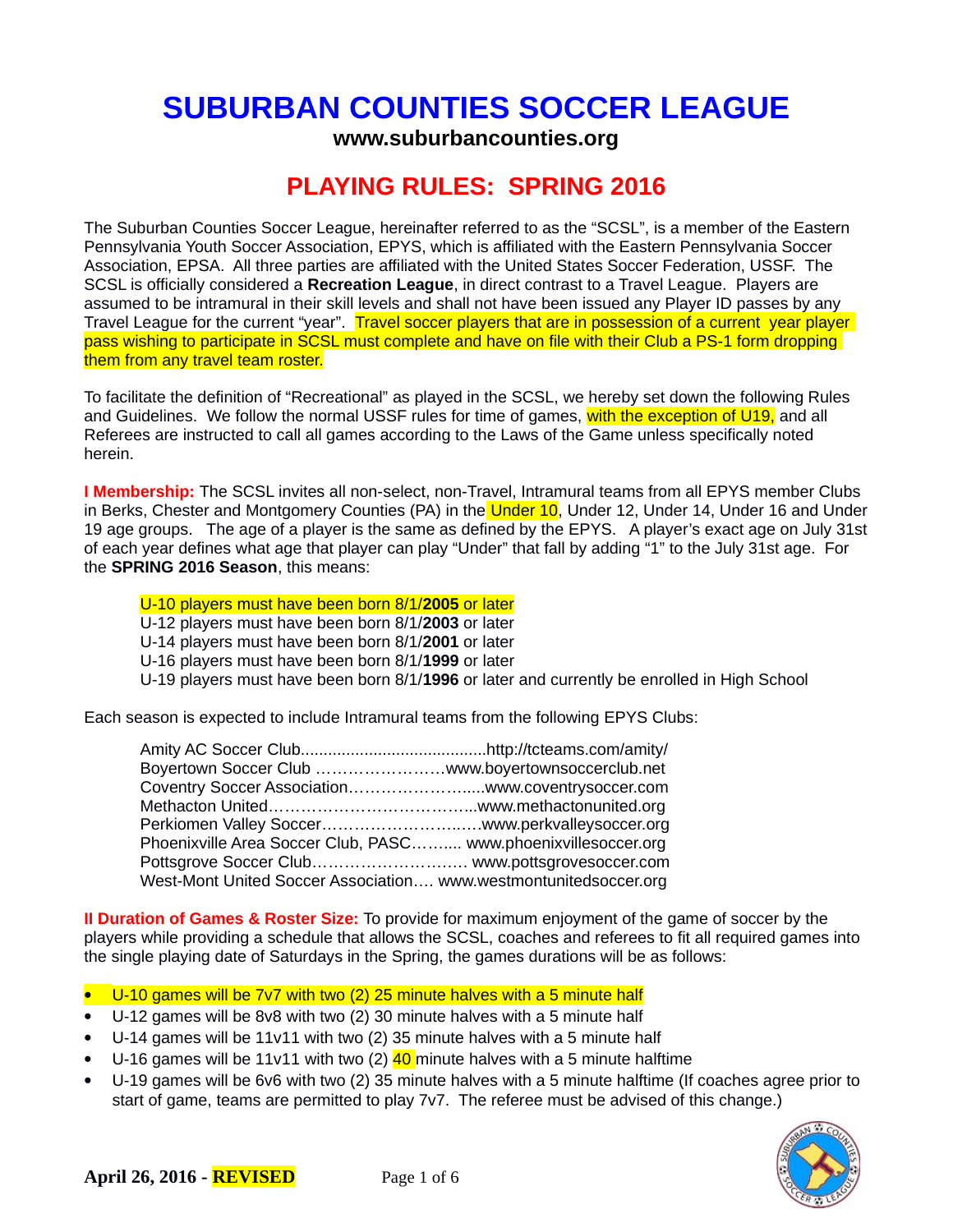All Players on all Teams shall have unique numbers on their jerseys.

Rosters for the U10 age group are gender specific. No male players will be permitted on rosters for female teams. Female players may appear on rosters for male teams.

Co-ed Rosters are mandatory for the U12 through U19 age groups. At least two females are expected be on each roster submitted to the League office for these age groups.

To enforce Co-ed play at the U12 through U19 age divisions, at least one female player per team shall be on the field at all times. If an all male team is playing against a team with one or more females on the playing field, the all male team will pull one player and play one player short as long as the other team has any female players on the field.

Each U-10 team will limit its roster size to no more than 14 players for the 7v7 game format.

Each U-14 and U-16 team will limit its roster size to no more than 18 players for the 11v11 games.

Each U-12 and U-19 team roster may contain an unlimited number of names but only twelve (12) players may dress and play in each game. Up to fourteen (14) may dress and play if all players are rostered on that one team only.

# **TEAM ROSTERS**

Clubs shall supply a roster for each team being registered to the league office as part of team registration. Since SCSL is a recreational league, rosters may be updated at any time by contacting the league office and requesting the necessary change. Clubs are expected to keep an accurate roster on file with the league office.

# **GAME DAY ROSTERS**

At each game, coaches will present three (3) signed copies of their team's Game Day Roster to the center referee. SCSL provides an appropriate form for coach's use on the SCSL website.

Players listed on the Game Day Roster must be listed on a team roster on file with the league office. It is permissable to borrow one or more players from any other SCSL team or club as long as they otherwise meet the player eligibility requirements. Borrowed players shall be indicated by checking the "Borrowed" box on the Game Day Roster form. It is expected that borrowed players will be used to fill a temporary shortage of players in order to field a team for a specific match. Teams shall not borrow players just to "beef up" their roster for a specific match.

The referee shall sign the roster and return one copy to the coach and give one copy to the opposing coach. Referees shall keep the third copy as a record of the players participating in match that day. This provides the referee with supporting documentation should there be any questions about the game or their game report.

**III Game Scheduling:** The League maintains control of all game schedules and rescheduling of any raindates. After a rained-out game, the Coaches can confer to see if both teams wish to reschedule the game. If so, they should request that their respective SCSL Club Coordinators request the League to have the game rescheduled with a field location and time already verified as being available to all parties. The Club Coordinator of the Home Team shall make the official request to the League. If the Referee Assignor can handle the rescheduled game, permission will be granted to play the rescheduled game. But, in general, rained-out weekend games will be rescheduled in blocks for maximum referee efficiency and not on a game by game basis. Most games rained out will not be rescheduled except when early weeks are lost and open weekends exist.

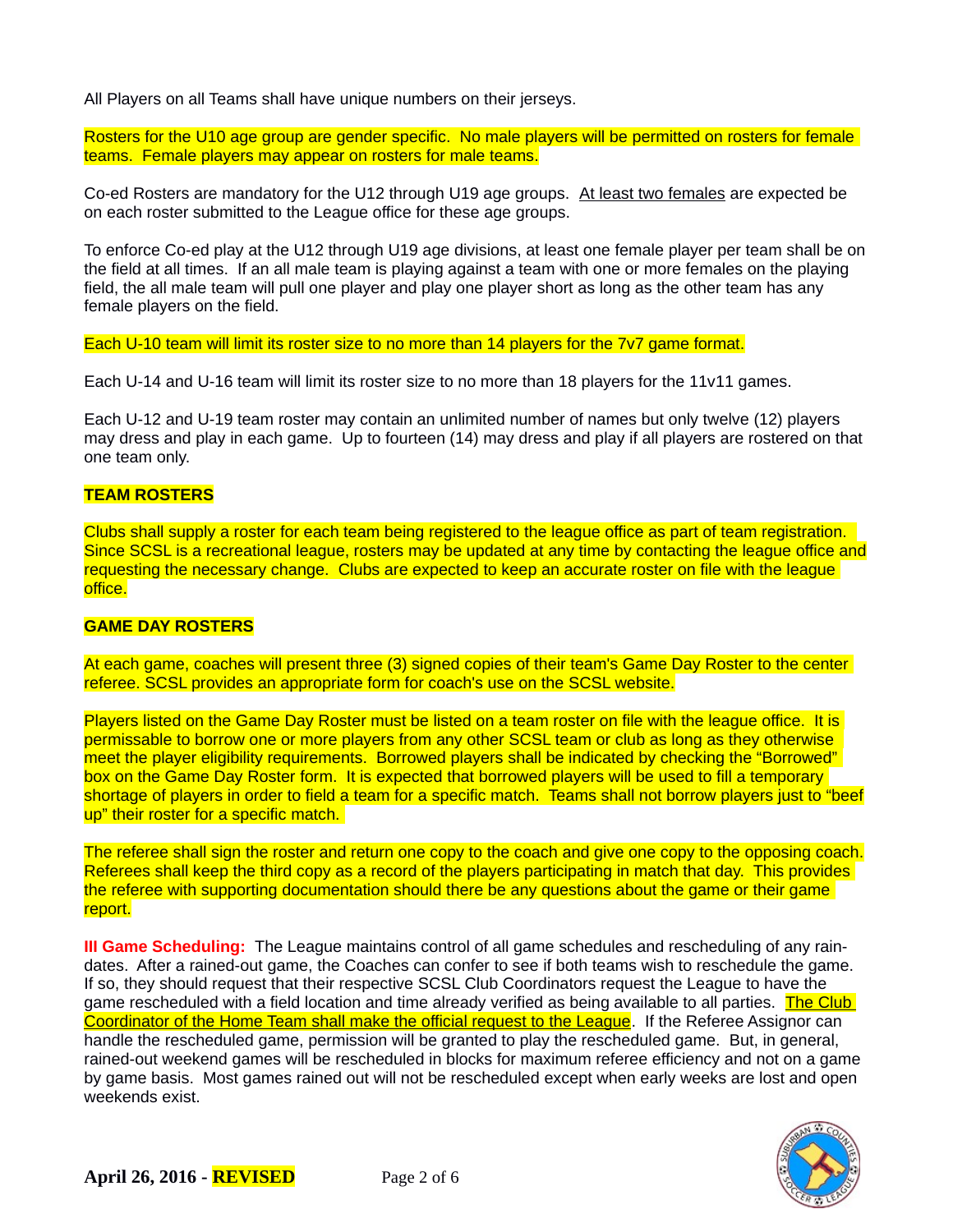**NOTE:** No game is sanctioned (nor players insured) unless the League officially approves a game and the Ref Assignor assigns the referees.

**IV Referee Fees:** The SCSL employs a licensed EPYS Referee Assignor, who shall schedule and provide ALL referees used at ALL SCSL games. Each team will pay the Referee half of the game referee fee before the start of each game, in CASH (exact change required). In **2015-16**, the Referee fees are:

- U-10 7v7 games are **\$34** / game so each SCSL team pays **\$17.00** to Ref
- U-12 8v8 games are **\$43** / game so each SCSL Team pays **\$21.50** to Ref
- U-14 11v11 games are **\$49** / game so each SCSL Team pays **\$24.50** to Ref
- U-16 11v11 games are **\$57** Center and **\$39** AR/ game so each SCSL Team pays **\$28.50** to the center Ref and **\$39** for one AR
- U-19 6v6 or 7v7 games are **\$64** / game so each SCSL Team pays **\$32.00** to the Ref

If the Referee arrives and determines that the game should not be played due to field conditions or weather conditions, the Home Team pays the Referee that half of the total game fee only. The Visiting Team pays nothing.

If a game is called off by the SCSL before **7:00 AM** on game day, no fees are due. **Only the SCSL, through its Club Coordinators and Referee Assignor can call off a game, NOT the Coaches.** Club Coordinators please notify your coaches asap if your fields are closed and games canceled so they can contact their opponent. Please remind coaches that if they have an away game they need to check with the home team to see if their fields are open or closed. Visiting teams need to be notified two (2) hours before the scheduled start of a game if it is being called off. Game cancellations are announced by email only. Coaches and Clubs are expected to check email on game days.

If a Referee shows up for an officially scheduled Game and one or more teams do not show-up without having given prior notice to the League and Referee Assignor, the Referee fees will be due in full and the offending Club(s) will send their respective half of the total fee to the League within one week. If one team does show up and is otherwise able to play, the missing team will be liable for both halves of the total fee and that Club will reimburse the League within one week of the offense.

Any Club decision to cancel games due to field conditions or other events must be conveyed directly to the League Office and visiting Coaches via e-mail and/or phone contact. Postings on Club web sites will neither be considered "prior notice" nor sufficient for informing the League, Referee Assignor and the other Clubs and Coaches about these decisions**.** 

**V Referees:** The lifeblood of the SCSL is its group of licensed Referees who are trained for Intramural games such as those played in the SCSL. They are to be treated with Respect at all times. Coaches and Club Administrators will insure that their sidelines are under control and that NO ONE is abusing or directing loud and derogatory comments to the Referee. Improper conduct by any Coach, Parent or Club will be duly reported to the SCSL for disciplinary action.

All SCSL Coaches shall submit a Game Report for any SCSL game in which anything "out of the ordinary" occurred including but not limited to the issuance of any Red or Yellow cards; any physical abuse of a player, coach, referee or spectator; and any verbal "fights" involving players, coaches, referee or spectators. It is the ultimate responsibility of each Coach to control his players, parents, and spectators and report anything beyond fair play and good sportsmanship to his or her Club, Club Coordinator, the SCSL and the Referee Assignor so that steps can be taken in a timely manner to avoid future conflicts. All Game Reports, when required, must be submitted no later than the following Monday at **10:00 AM** to the Referee Assignor to allow adjustments for Referee assignments for the following week's set of games. The Game Report can be e-mailed (preferred) or mailed.

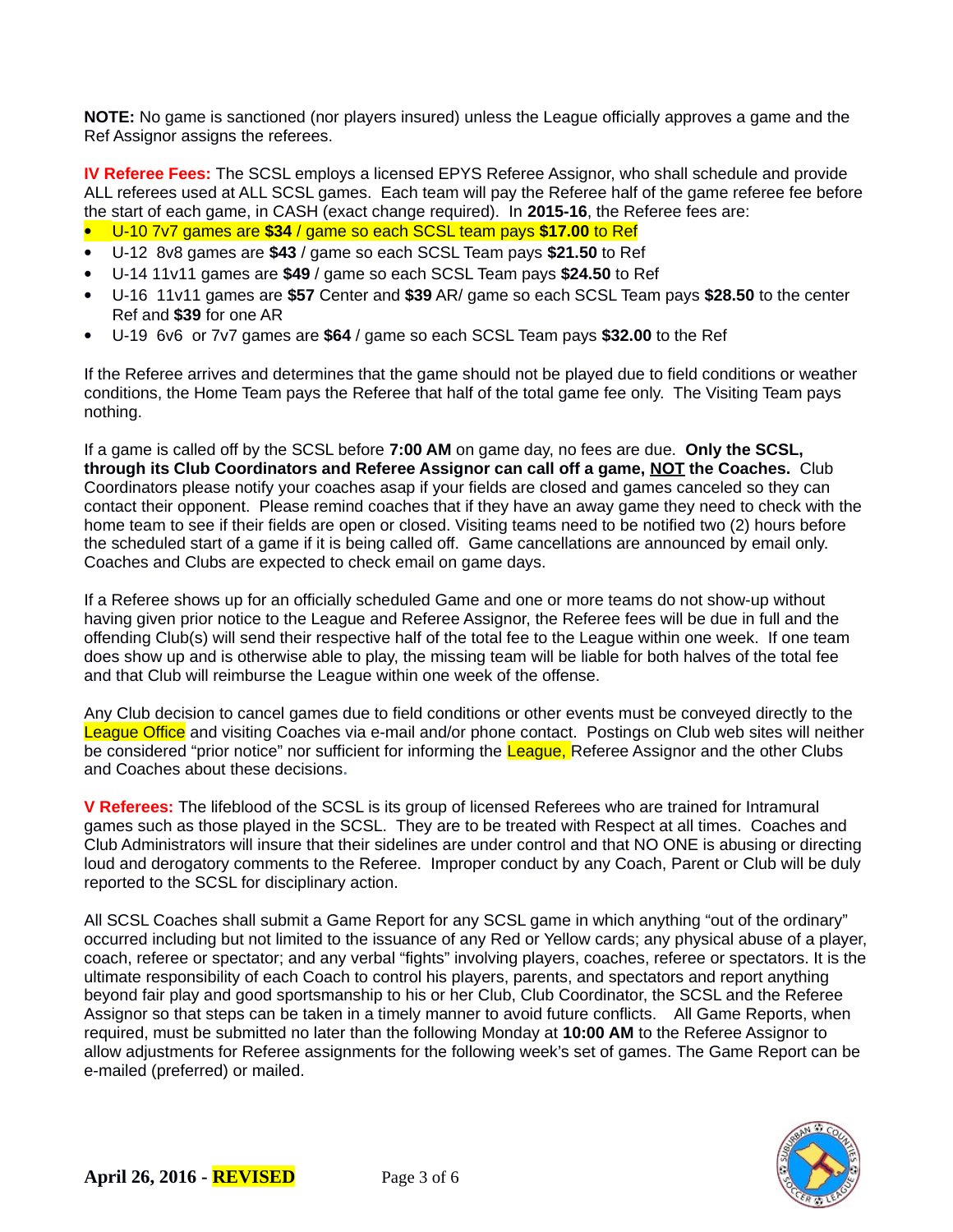In the unlikely event that an assigned Referee fails to show up for a game, the two Coaches MAY elect to still play the game using a mutually agreed upon substitute Referee. Each Coach shall nominate one person as a substitute Referee and a Coin flip shall decide who the Referee shall be. Otherwise, each Coach shall referee one half with the Home Team Coach taking the first half and the Visiting Coach taking the second half. In no event shall the Coaches wait more than ten (10) minutes past the scheduled start of a game to find a referee and begin play.

**VI Linesmen:** Each Club will appoint a Parent or Spectator to assist the Referee in determining when a ball goes out of bounds and which team touched the ball last. This Linesman is not an Assistant Referee and shall have no powers other than to advise the Referee when and how the ball left the field.

**VII The Laws of the Game:** All EPYS/USSF rules for ball size; uniforms, shin guards and substitutions will apply. **Normal EPYS/USSF rules for OFFSIDE apply for U10, U12, U14, U16 and U19.**

A #4 ball is used for  $U$ -10 and U-12 games A #5 ball is used for U-14, U-16 and U-19 games

Each Team must wear a single jersey color over a single pants color. Separate and distinct numbers must be clearly evident on the backs of each player. The Goal Keeper must have a jersey that contrasts with the uniforms of BOTH teams. If the two teams are not distinct enough for the Referee, it is the HOME team's responsibility to switch uniform colors using pinnies or different jerseys.

Each Team shall bring at least One (1) Game Ball to each match with two being preferred. This will allow substitute balls to be thrown in to keep play moving instead of waiting to retrieve balls that roll far out of bounds.

Each Home Team is fully responsible for the condition of the field, the presence of corner flags, the visibility of all lines and the conditions of the goal and nets.

For all Games at all Age Levels in the SCSL, **NO SLIDE TACKLES are allowed**, even if "legal" by USSF rules. An Indirect free kick shall be awarded to the team that was tackled in such a manner at the point of the tackle.

Whenever a Player receives a **RED CARD**, he or she must leave the field immediately and not play in any further games until the SCSL reviews the circumstances. **At a minimum, the player will not be allowed to play in any other games later that specific calendar day.** The SCSL reserves the right to prohibit a dangerous player from playing in SCSL games.

# **Substitutions (***U***10,** *U***12,** *U***14 and** *U***16)**

There shall be unlimited substitutions (from the halfway line only) with the permission of the referee at the following times:

- On a throw in, your own throw-in or your opponent's throw-in provided they are also substituting. If your opponent is not substituting on their throw-in, you cannot substitute.
- Either team's goal kick.
- After either team scores a goal.
- At the beginning of the second half.
- In case of an injury, substitution for the injured player is permitted but not required; the opposing team may also substitute one player **if** the injured player is substituted. If the injured player's coach comes on to the field of play to attend to the injured player, said player **must** be substituted.
- If a player receives a dismissal (red card), that player must leave the field of play. Their team may not substitute for them at any time during that match. The team may field a full team in its next scheduled match subject to the provisions of the Section VII.

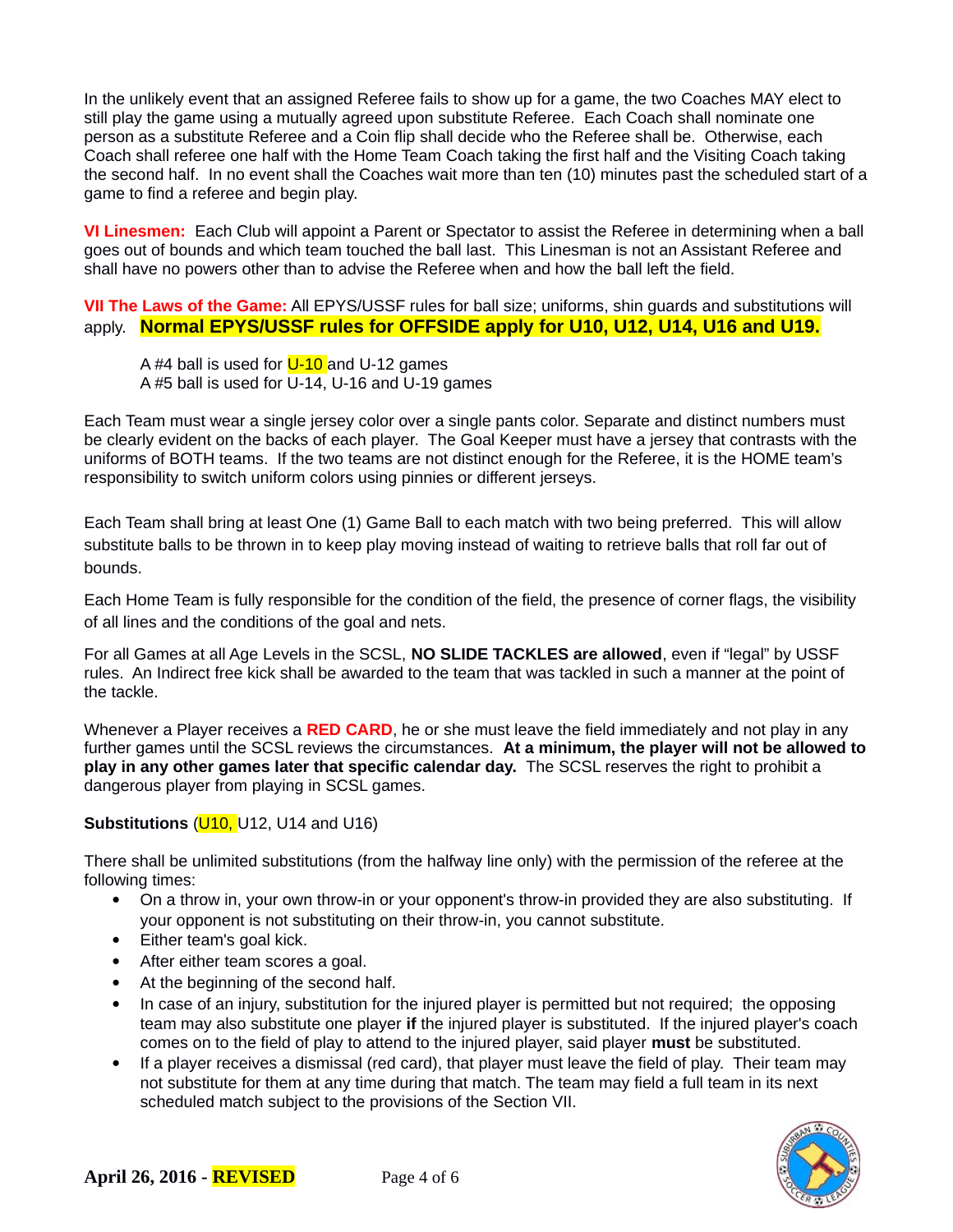**All substitutions must enter the playing field from the halfway line with the permission of the referee.** The referee may disallow a request for substitution if, in the referee's judgment, that request is intended to delay the play of the game.

# **VIII Special Rules for U-10:**

7v7 games shall be played on the (nominally) 47x30 yard field with 6.5x18.5 goals per the USSF standard going into effect for 2016-17. For the Spring 2016 season we will not use the build-out line because the specific rules regarding its use have not been finalized. It is understood that clubs may not yet have set up fields according to the new standards and should use a field with dimensions as close as possible. Use of 6.5x18.5 (or 6x18) goals is considered mandatory.

• No **HEADING** the ball! Referees will award an Indirect Free Kick (IFK) at the spot of the header. If the header occurs inside the penalty area, the ball will be placed on the penalty area line closest to the spot of the infraction.

# **IX Special Rules for U-12:**

8v8 games shall be played on smaller, 50x80 yard type fields. All requirements for having a female player on the field at all times apply (see Page 2).

• No **HEADING** the ball! Referees will award an Indirect Free Kick (IFK) at the spot of the header. If the header occurs inside the penalty area, the ball will be placed on the penalty area line closest to the spot of the infraction.

#### **X Special Rules for U-19 Play:**

7v7 or 6v6 games shall be played on smaller, 50x80 yard type fields**.** All requirements for having a female player on the field at all times apply (see Page 2).

**Beginning Spring 2016, by approval of the SCSL Board of Directors, normal OFFSIDE rules will be in effect for U19 play**.

Substitutions are allowed "on the fly" for players not directly involved in a play. **All substitutions must enter the field of play from the halfway line on the teams side of the field.** New players must wait for the player on the field to leave the field via the shortest route. Even the goalkeeper can be replaced "on the fly" when the ball is on the other side of the field.

If a Player receives a **RED CARD**, that Player can be replaced on the Field by another Player to maintain the 7v7 or 6v6 numbers (except if the Coed rules apply).

The start of the game or second half can begin with a kick-off in any direction.

**When the Goalkeeper is in possession of the ball with his or her hands during play**, the Goalkeeper cannot throw, punt or drop-kick the ball over the centerline of the field in the air without the ball first touching the ground or any player before reaching the centerline. If the goalkeeper places the ball flat on the ground first and then kicks the ball, it may pass over the centerline on the fly. Any violation will result in the opposing team having a direct free kick from the centerline inside the circle. **For Goal Kicks or any Free Kicks, there are no restrictions on how far the ball may be kicked, as long as it completely leaves the penalty area before being touched by another player.**

**When the Goalkeeper is in possession of the ball with his or her hands during play** and places the ball on the ground and continues to play the ball with their feet, the goalkeeper is **NOT** permitted to dribble 'coast to coast' and must pass the ball PRIOR to crossing the halfway line. If a goalkeeper goes 'coast to coast' the goalkeeper will be issued a **YELLOW card** for **UNSPORTING BEHAVIOR**.